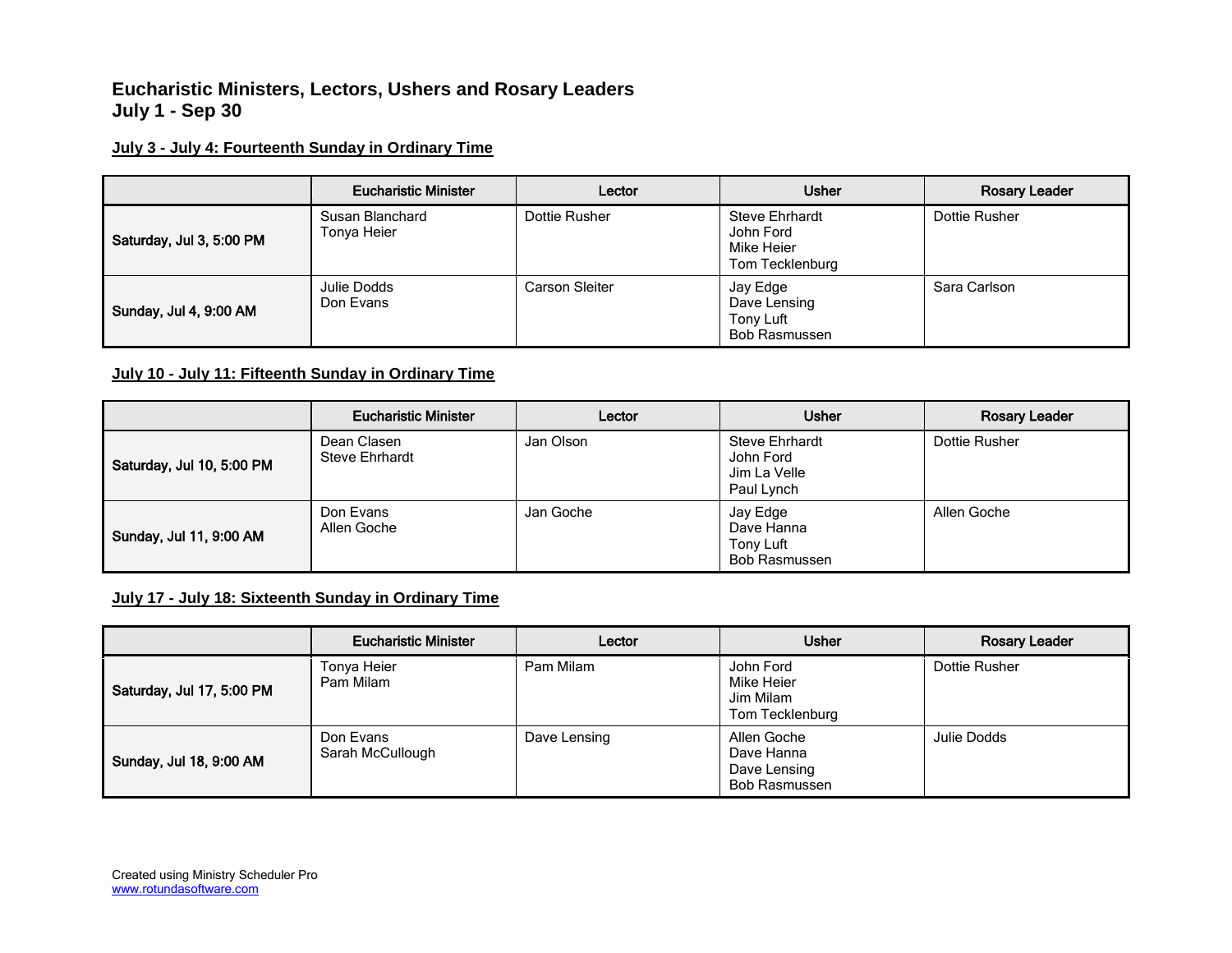### **July 24 - July 25: Seventeenth Sunday in Ordinary Time**

|                           | <b>Eucharistic Minister</b>  | Lector         | <b>Usher</b>                                                  | <b>Rosary Leader</b> |
|---------------------------|------------------------------|----------------|---------------------------------------------------------------|----------------------|
| Saturday, Jul 24, 5:00 PM | Susan Blanchard<br>Pam Milam | Jan Olson      | <b>Steve Ehrhardt</b><br>Paul Lynch<br>Jim Milam<br>Mel Smith | Dottie Rusher        |
| Sunday, Jul 25, 9:00 AM   | Don Evans<br>Deb Harklau     | Carson Sleiter | Jay Edge<br>Dave Hanna<br>Dave Lensing<br>Tony Luft           | <b>Ashley Paul</b>   |

### **July 31 - August 1: Eighteenth Sunday in Ordinary Time**

|                           | <b>Eucharistic Minister</b>      | Lector          | <b>Usher</b>                                                         | <b>Rosary Leader</b> |
|---------------------------|----------------------------------|-----------------|----------------------------------------------------------------------|----------------------|
| Saturday, Jul 31, 5:00 PM | Valerie Jergens<br>Brian Jergens | Jaime Zweibhmer | John Ford<br><b>Brian Jergens</b><br>Jim La Velle<br>Tom Tecklenburg | Dottie Rusher        |
| Sunday, Aug 1, 9:00 AM    | Don Evans<br>Sarah McCullough    | Jan Goche       | Jay Edge<br>Allen Goche<br>Dave Hanna<br>Tony Luft                   | Sara Carlson         |

## **August 7 - August 8: Nineteenth Sunday in Ordinary Time**

|                          | <b>Eucharistic Minister</b> | Lector          | <b>Usher</b>                                                    | <b>Rosary Leader</b> |
|--------------------------|-----------------------------|-----------------|-----------------------------------------------------------------|----------------------|
| Saturday, Aug 7, 5:00 PM | Tonya Heier<br>Paul Lynch   | Jaime Zweibhmer | John Ford<br>Mike Heier<br>Jim La Velle<br>Paul Lynch           | Dottie Rusher        |
| Sunday, Aug 8, 9:00 AM   | Don Evans<br>Allen Goche    | Jan Goche       | Dave Hanna<br>Dave Lensing<br>Tony Luft<br><b>Bob Rasmussen</b> | Allen Goche          |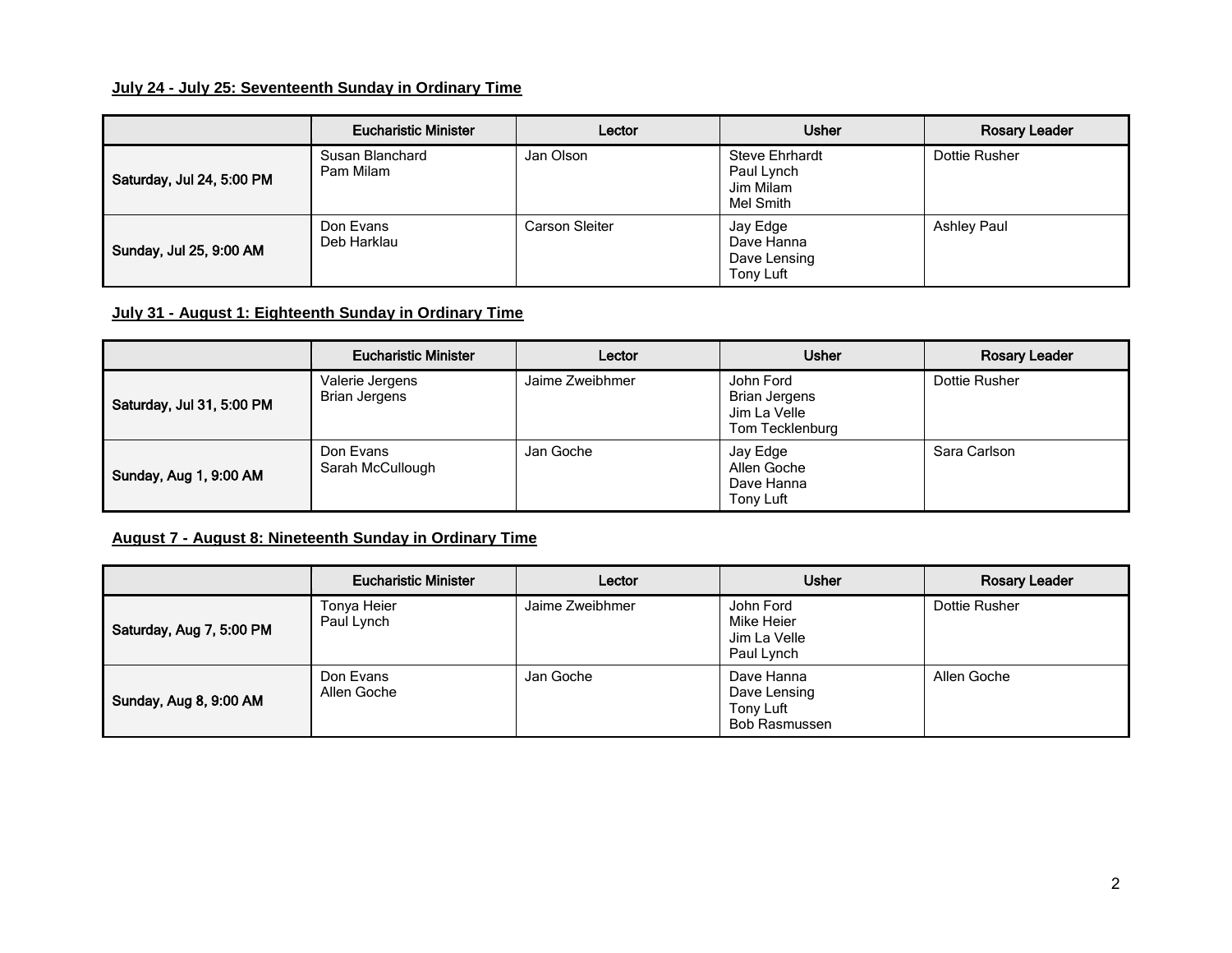### **August 14 - August 15: The Feast of the Assumption of the Blessed Virgin Mary**

|                           | <b>Eucharistic Minister</b> | Lector          | <b>Usher</b>                                               | <b>Rosary Leader</b> |
|---------------------------|-----------------------------|-----------------|------------------------------------------------------------|----------------------|
| Saturday, Aug 14, 5:00 PM | Jim La Velle<br>Paul Lynch  | Tom Tecklenburg | John Ford<br>Jim La Velle<br>Paul Lynch<br>Tom Tecklenburg | Dottie Rusher        |
| Sunday, Aug 15, 9:00 AM   | Don Evans<br>Deb Harklau    | Deb Harklau     | Jay Edge<br>Dave Hanna<br>Dave Lensing<br>Tony Luft        | <b>Ashley Paul</b>   |

### **August 21 - August 22: Twenty-first Sunday in Ordinary Time**

|                           | <b>Eucharistic Minister</b> | Lector         | <b>Usher</b>                                                            | Rosary Leader |
|---------------------------|-----------------------------|----------------|-------------------------------------------------------------------------|---------------|
| Saturday, Aug 21, 5:00 PM | Tonya Heier<br>Mel Smith    | Jan Olson      | <b>Steve Ehrhardt</b><br>John Ford<br><b>Brian Jergens</b><br>Mel Smith | Dottie Rusher |
| Sunday, Aug 22, 9:00 AM   | Julie Dodds<br>Don Evans    | Carson Sleiter | Dave Hanna<br>Dave Lensing<br>Tony Luft<br>Bob Rasmussen                | Julie Dodds   |

## **August 28 - August 29: Twenty-second Sunday in Ordinary Time**

|                           | <b>Eucharistic Minister</b> | Lector        | <b>Usher</b>                                           | <b>Rosary Leader</b> |
|---------------------------|-----------------------------|---------------|--------------------------------------------------------|----------------------|
| Saturday, Aug 28, 5:00 PM | Dean Clasen<br>Tonya Heier  | Dottie Rusher | John Ford<br>Mike Heier<br>Jim La Velle<br>Paul Lynch  | Dottie Rusher        |
| Sunday, Aug 29, 9:00 AM   | Don Evans<br>Deb Harklau    | Deb Harklau   | Jay Edge<br>Allen Goche<br>Dave Hanna<br>Bob Rasmussen | Sara Carlson         |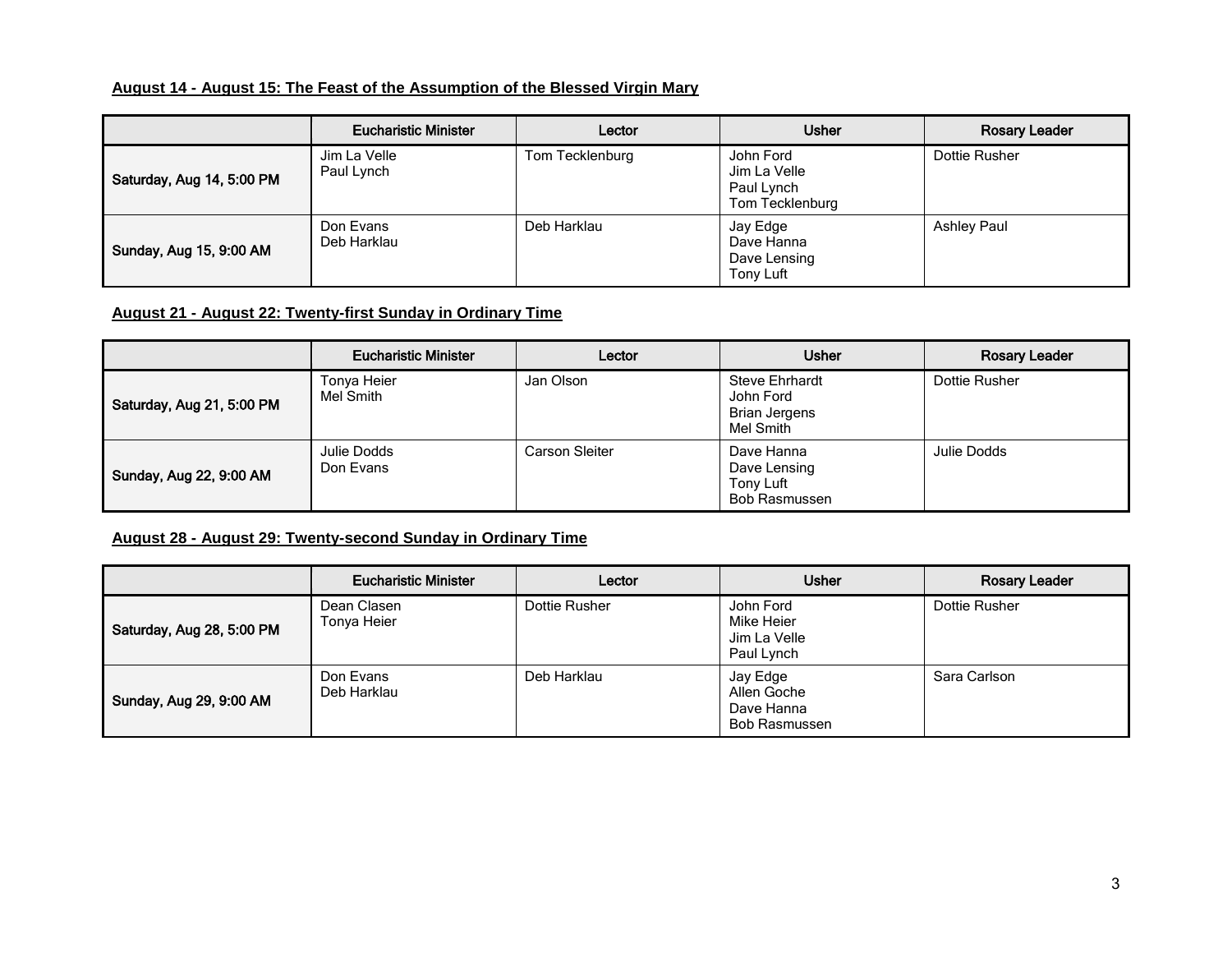#### **September 4 - September 5: Twenty-third Sunday in Ordinary Time**

|                          | <b>Eucharistic Minister</b>             | Lector          | <b>Usher</b>                                                      | <b>Rosary Leader</b> |
|--------------------------|-----------------------------------------|-----------------|-------------------------------------------------------------------|----------------------|
| Saturday, Sep 4, 5:00 PM | Valerie Jergens<br><b>Brian Jergens</b> | Tom Tecklenburg | John Ford<br><b>Brian Jergens</b><br>Jim Milam<br>Tom Tecklenburg | Dottie Rusher        |
| Sunday, Sep 5, 9:00 AM   | Don Evans<br>Sarah McCullough           | Dave Lensing    | Jay Edge<br>Dave Lensing<br>Tony Luft<br>Bob Rasmussen            | Sara Carlson         |

#### **September 11 - September 12: Twenty-fourth Sunday in Ordinary Time**

|                           | <b>Eucharistic Minister</b>           | Lector    | <b>Usher</b>                                                     | <b>Rosary Leader</b> |
|---------------------------|---------------------------------------|-----------|------------------------------------------------------------------|----------------------|
| Saturday, Sep 11, 5:00 PM | <b>Steve Ehrhardt</b><br>Jim La Velle | Jan Olson | <b>Steve Ehrhardt</b><br>John Ford<br>Mike Heier<br>Jim La Velle | Dottie Rusher        |
| Sunday, Sep 12, 9:00 AM   | Don Evans<br>Allen Goche              | Jan Goche | Dave Hanna<br>Dave Lensing<br>Tony Luft<br>Roger Nelson          | Allen Goche          |

### **September 18 - September 19: Twenty-fifth Sunday in Ordinary Time**

|                           | <b>Eucharistic Minister</b>  | Lector       | <b>Usher</b>                                                  | <b>Rosary Leader</b> |
|---------------------------|------------------------------|--------------|---------------------------------------------------------------|----------------------|
| Saturday, Sep 18, 5:00 PM | Susan Blanchard<br>Pam Milam | Pam Milam    | <b>Steve Ehrhardt</b><br>John Ford<br>Paul Lynch<br>Jim Milam | Dottie Rusher        |
| Sunday, Sep 19, 9:00 AM   | Julie Dodds<br>Don Evans     | Dave Lensing | Jay Edge<br>Dave Hanna<br>Dave Lensing<br>Tony Luft           | Julie Dodds          |